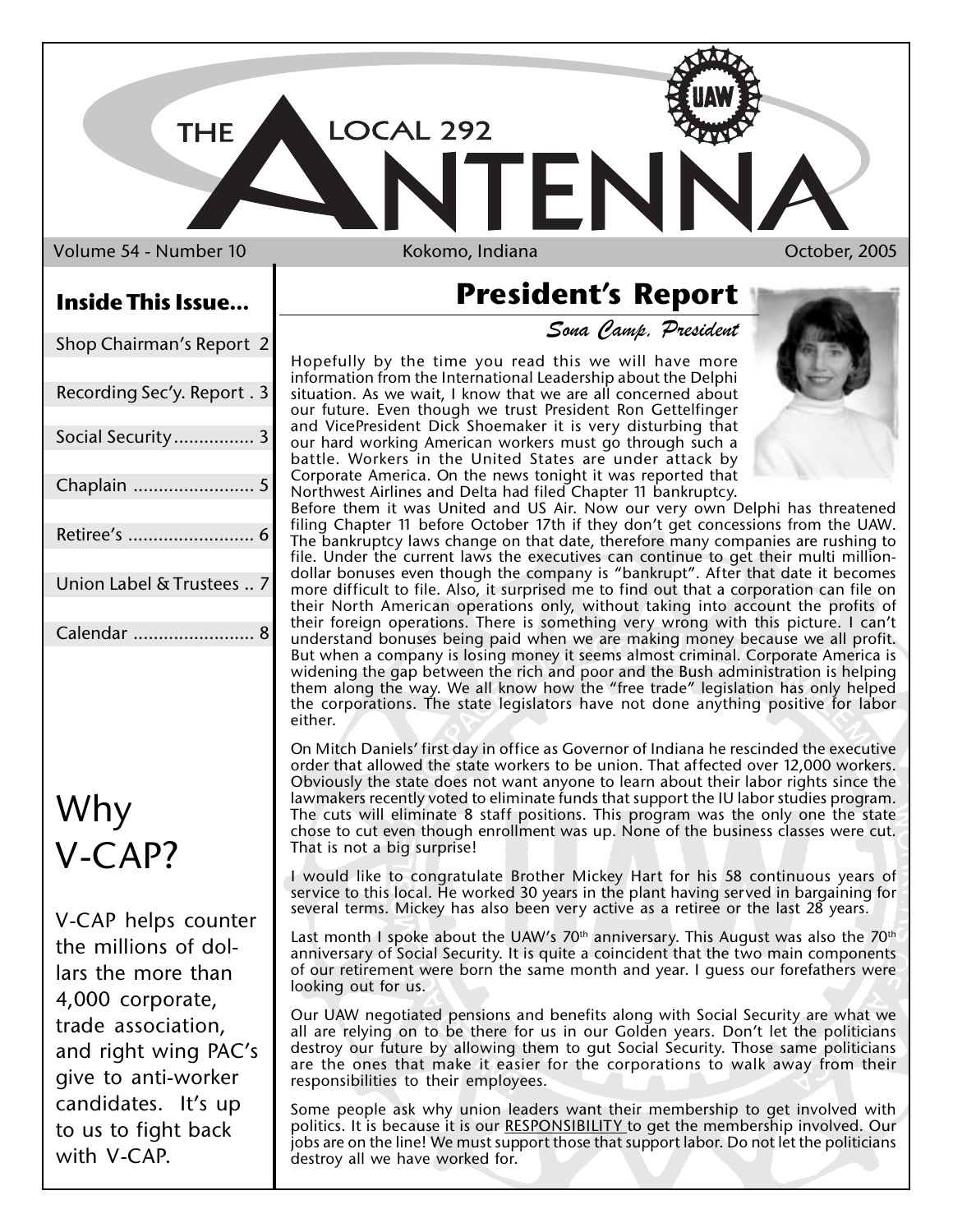## **Shop Chairman's Report**



## *George Anthony, Shop Chairman*

Delphi Corporation Chief Executive Officer Steve Miller and Chief Operating Officer Rodney O'Neal, with Delphi Electronics & Safety President Jeff Owens and a few members of his staff, accompanied U.A.W. Local #292 Sona Camp Mr. O'Neal has toured our plant twice prior to this visit and was so impressed he encouraged Mr. Miller to visit us to see firsthand our skilled workforce, products, product processes and engineering knowledge. I gave Mr. Miller and Mr. O'Neal a ten minute presentation on the past history of this Kokomo

operation, our skilled workforce (Production, Skilled Trades and Engineering), our commitment to quality, our ability to grow the business in Kokomo and meet customer expectations in cost, quality and delivery. I believe Mr. Miller was impressed with my comments, what he saw as he toured Department #286, and the discussions he had with several of the U.A.W. members working in the department.

Steve Miller had two questions for me. (1.) How did our U.A.W. members feel about what is presently going on with Delphi, U.A.W. and G.M. concerning Delphi's profitability? (2.) What is being done, if anything, to lower the rate of absenteeism at Kokomo Operations that has cost us tens of millions of dollars over the past few years?

My answers to those questions were:

 (1.) Not just the U.A.W. employees, but also management and engineering employees are VERY concerned about the future of Delphi. He and his staff has to make some tough decisions soon concerning the viability of Delphi and U.A.W. President and Vice-President, Ron Gettelfinger and Richard Shoemaker, along with their staff have to make some tough decisions in representing the U.A.W. Delphi membership and their future and still have a company left that they can be employed at and make a living for their families. I told him I had the utmost confidence in the U.A.W. leadership to represent us and these future tough decisions to be made by both sides would hopefully make Delphi a more profitable business and the U.A.W. members would retain their wages, benefits, and retirement packages.

(2.) The rate of absenteeism at Kokomo Operations has decreased every year over the last three years. The Union leadership and management leadership established a group of U.A.W. members and supervisors to discuss and come up with recommendations on how to decrease the rate of absenteeism and that group would be reassembled since they have not met for many months. This group has come up with incentives to entice U.A.W. workers and U.A.W. members to decrease their rate of absenteeism. Mr. Miller was very satisfied with both answers.

| Grievances submitted by Zone Committeemen - Broken down by Step - September 1, 2005 |           |          |                |          |          |          |
|-------------------------------------------------------------------------------------|-----------|----------|----------------|----------|----------|----------|
| Committeeman                                                                        | Zone #    | 1st Step | $1^{1/2}$ Step | 2nd Step | 3rd Step | 4th Step |
| Jerry Shirley                                                                       | Zone $#1$ | 0        | 70             | 220      |          | 0        |
| lim lustice                                                                         | Zone $#2$ | 2        | 10             | 96       | 0        | 0        |
| Jay Brown                                                                           | Zone $#3$ | 0        | 20             | 30       |          | 0        |
| Dan Sparks                                                                          | Zone #4   | 0        | 8              | 25       |          |          |
| <b>Total Grievances at Each Step</b>                                                |           |          | 108            | 371      | 6        |          |

#### **PUBLICATION POLICY— The deadline for submitting articles for The Antenna is the 5th of the month.**

The Antenna shall be the voice of UAW members. No articles will be accepted which tend to ridicule or hold up to contempt any local union officer or member or policy of UAW Local 292. All articles must be signed. All articles must be approved by the Executive Board of Local 292 prior to publication. Opinions expressed here in are the opinions of the writers and not necessarily the opinions of the Editor of UAW Local 292.

**"Were it not for the labor press, the labor movement would not be what it is today, and any man who tries to injure a labor paper is a traitor to the cause." — Samuel Gompers**



**1201 W. Alto Rd., P.O. Box B, Kokomo, IN 46904 Ph. (765) 453-4600 or (800) 347-4254 Office Hours 7:30 a.m.—4:30 p.m.**

#### **EXECUTIVE BOARD OFFICERS**

| FINANCIAL SECRETARY/TREASURER  Chris McTaggert        |
|-------------------------------------------------------|
| TRUSTEES  Jim Shelton, Sharon Geiselman, Sue Althouse |
|                                                       |
|                                                       |
|                                                       |

#### **SKILLED TRADE UNIT OFFICERS**

#### **UNIT CHAIRPERSONS**

DELPHI-DELCO ELECTRONICS ............................ George Anthony AMERICAN FOOD & VENDING ............................... Joni Ramseyer

#### **BENEFITS REPRESENTATIVES**

Phil Caraco, Billy Cantu, Anna Ward, Nick Kodrea & Georgia Zeigler Alternate-Mark McAlpin

**APPRENTICESHIP COMMITTEE** Gary Shaw

**JOINT ACTIVITIES REPRESENTATIVE** Lewis Hall

**JOINT TRAINING REPRESENTATIVES** Lana Puterbaugh & Francis Van Camp

#### **A.D.A.P.T.** Mike Whiteman

**ELECTION COMMITTEE REPRESENTATIVES** Sharon Gillem, Chairperson

Ronda Bilbee Vice Chairperson Shirley Rinehart, Secretary

#### **SERVICE REPRESENTATIVES**

| HEALTH & SAFETYMickey Atkisson, Mike Thomas & Francis Call |
|------------------------------------------------------------|
|                                                            |
|                                                            |
| WORK FAMILY REPRESENTATIVE  Larry Etherington              |
| VETERANS AFFAIRS CHAIRPERSON  Ralph Coulter                |
| COMMUNITY SERVICE CHAIRPERSON  Diana Coomer                |
| COMMUNITY SERVICE CO-CHAIRPERSON  Mark McAlpin             |
|                                                            |
|                                                            |
| CONSERVATION CHAIRPERSON  Charlie Skoog                    |
|                                                            |
| WOMEN'S COMMITTEE CHAIRPERSON  Georgia Zeigler             |
|                                                            |
| RECREATION CHAIRPERSON  Anita Dawson                       |
|                                                            |
| INDUSTRIAL HYGIENE TECHNICIAN  Kathy Wilson                |

**EDITOR** Petra Jameson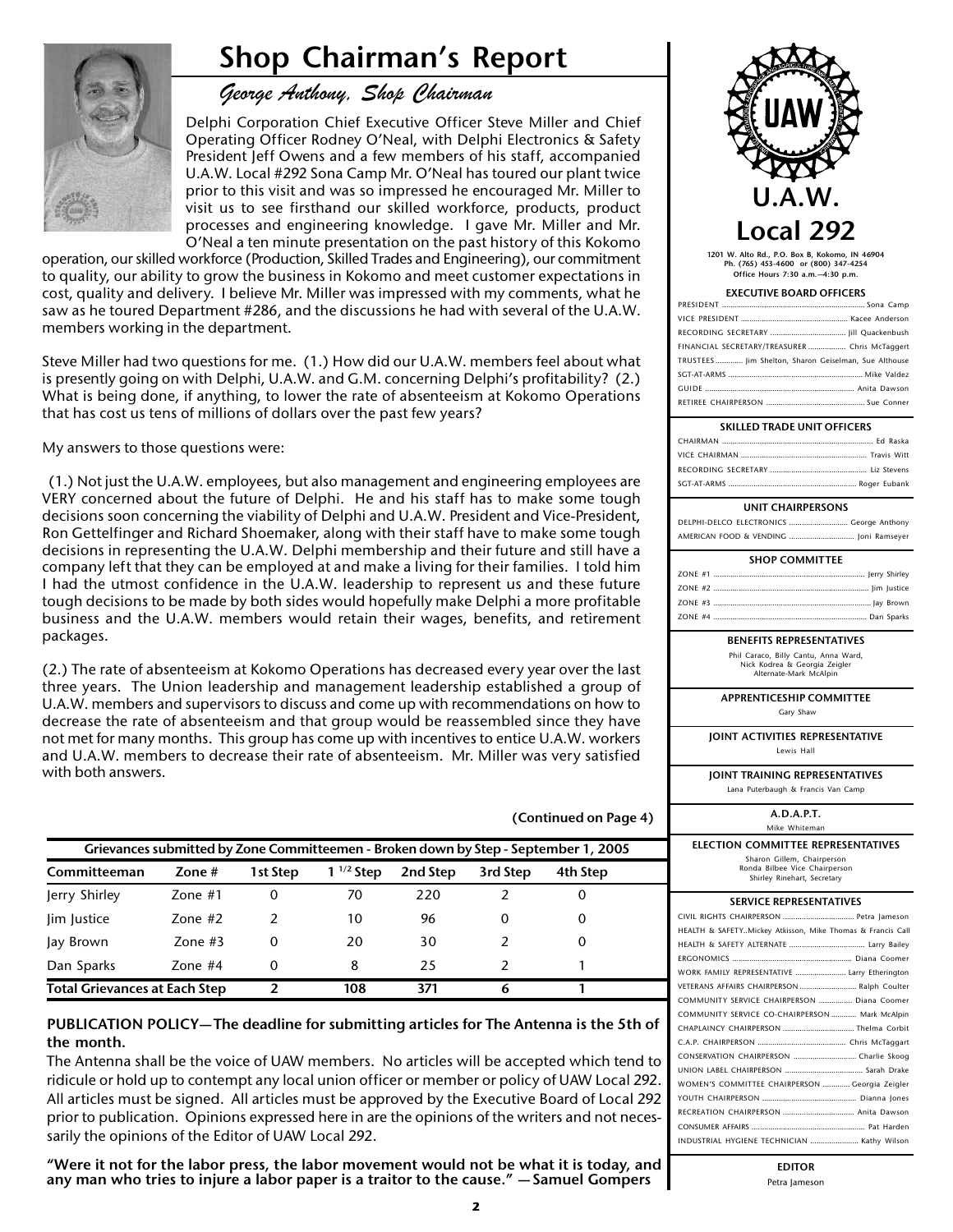## **Recording Secretary's Report**



*Submitted by Jill Quackenbush, Recording Secretary*

Every labor organization subject to the LaborManagement Reporting and Disclosure Act as amended (LMRDA), the Civil Service Reform Act (CSRA), or the Foreign Service Act (FSA) must file a financial report, Form LM2, LM3, or LM4, each year with the Office of LaborManagement Standards (OLMS) of the U.S. Department of Labor's Employment Standards Administration.

Per federal law, beginning with January 2005, UAW Local 292 is required to file a LM2 report; failure to report or false reporting may result in administrative enforcement action and litigation. The officers responsible for signing form LM2 are also subject to criminal penalties under federal law.

Region 3 Auditors Larry Fluke and Greg Howell conducted financial officers training at UAW 862, Louisville, Kentucky, August 21-25, 2005.

The purpose of the training was to educate newly elected financial officers and to bring all local union financial officers up to date regarding the new LM2 form mandated by federal law beginning January 2005.

Labor organizations are governed by federal laws and are held to more accountability than the politicians who enact and administer the federal and state laws. The LM2 form previously 10 pages, is now 300 pages in length. The 2005 payroll voucher now required for labor unions tracks unpaid 'volunteer' hours; as well as, actual paid hours that has always been required by law. This new government mandated tracking system is not about pay accountability at all; it is merely an antilabor tracking device requiring mountains of paperwork, extra time and more expense for labor unions to track how many volunteer unpaid hours for 'Make-A-Wish', 'Relay For Life', 'American Red Cross', gate collections, etc. This applies to any member who fills out a lost time voucher for any conferences, training and schooling through the local union.

The LM2 form procedure and criteria are even more critical for the financial officers. It is now a criminal offense if procedures and criteria are not completed as specified in the new federal law.

As a financial officer for 13 years, I want to personally state UAW Local 292 has been, and is in compliance with federal and state laws and most importantly to the Local 292 membership, active and retired.

## **SOCIAL SECURITY**

### *Submitted by Sue Conner, Retiree Chairperson*

Social Security was started in 1935 by F.D.R. who envisioned it as a system to give some protection to widows and children against poverty when the breadwinner of the family was lost or could no longer provide due to disability. It was also intended to ward off poverty for the elderly.

As of today, 70 years later, it still remains the most reliable government program every created. Why? Because it is simple and logical. We the workers pay into the system through payroll taxes. Today's generation is paying for the previous generation. Two thirds of our seniors rely on these guaranteed benefits as their primary income, along with, 4.6 million widows and widowers, 6.4 million disabled workers and 4 million children.

Naturally today's workforce is worried about their future and social security. If there are not any changes made in the current social security system, it will be able to pay 100% until 2041. After that, it will pay 70% until the end of the century.

These "Private Account" plans will take money earmarked for social security benefits and divert it to private accounts, which will reduce the benefits for future retirees. People choosing the "private account" plan will divert 113 of their payroll taxes into a private account which will greatly reduce

what they draw from social security (because they pay less into social security), plus any money they have in their private account. The people who choose the private account system will have to save at least \$250,000 in savings and investments over their lifetime just to retire with the same



benefits that social security would have provided.

Not only will the private account system weaken our social security system, but the private account system is for gamblers; people who can live with the fluctuating stock market of today, which is mostly down.

The loss of good paying jobs, tax breaks to companies who send these jobs overseas and the fact there is still a cap on social security payroll taxes are some of social security's problems. People like Bill Gates; Steve Miller, CEO Delphi; and Jeff Owens of Delphi usually have their payroll taxes paid in full within a couple of pay periods, while the rest of the middle class workers are paying all year.

The bottom line is the rich get richer and the middle class workers get more burdened.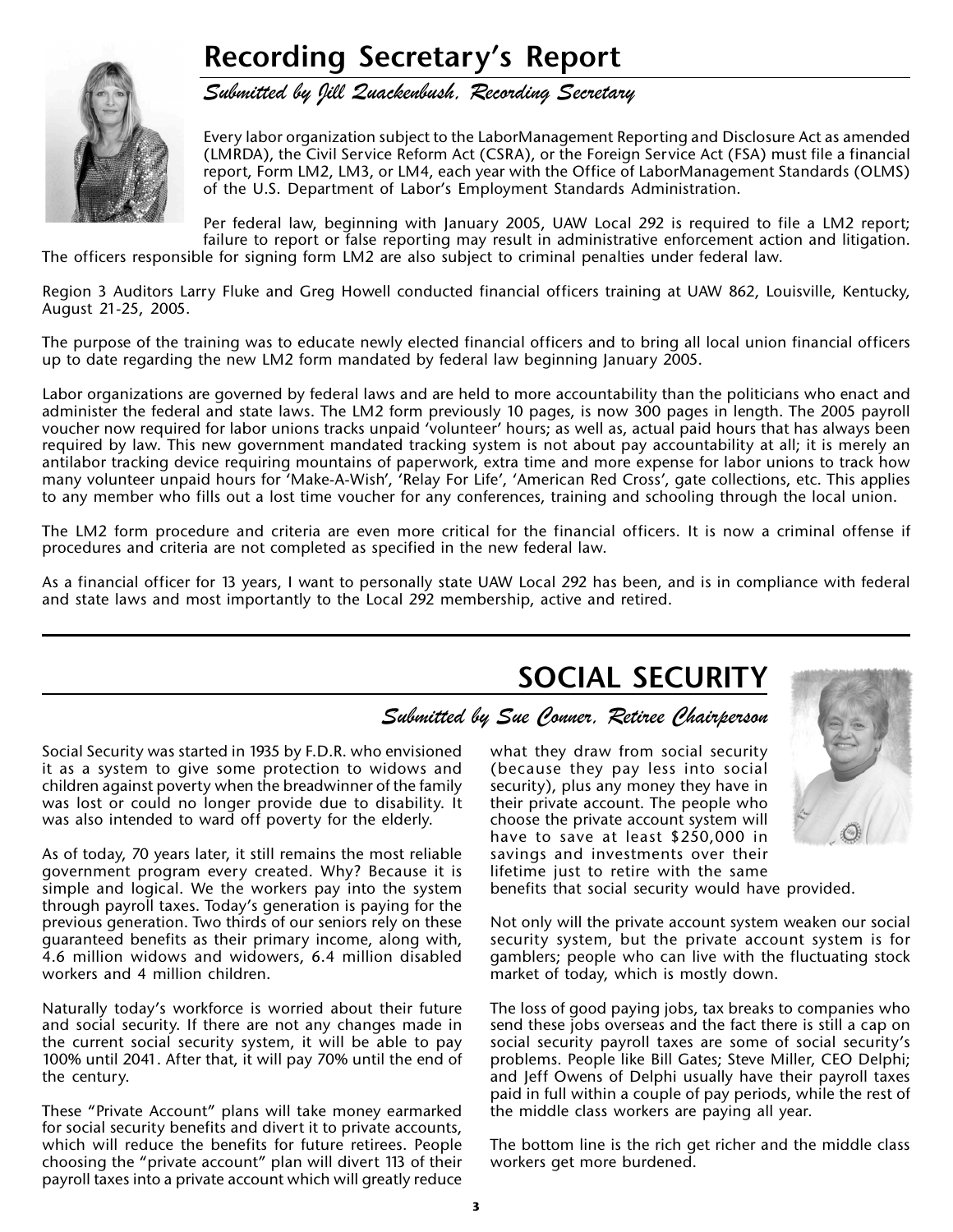#### **(Continued from page 2)**

I have had telephone conversations with Mike Grimes, our servicing representative out of Detroit, almost every day the past two weeks. He has been a member of the U.A.W. team meeting with Delphi officials. They had meetings Tuesday, Wednesday and Thursday the week of September  $5<sup>th</sup>$  and have met every day this week. Very little, if anything, has been accomplished since the U.A.W. is not bending to the outrageous demands of the corporation. Our International U.A.W. has our Legal Staff investigating what we can and cannot do and what Delphi can and cannot do if Delphi files Chapter 11 reorganization. I have every confidence in U.A.W. Vice-President Richard Shoemaker, knowing he is second to no one when it comes to negotiating.

During last month's Union Membership Meeting in August, the membership voted 100% to re-open a withdrawn Grievance #22269. I have discussed this grievance with the head of Labor Relations and he is investigating the issues of this grievance and is considering whether to reopen this grievance.

Your Shop Committee has and is in discussions with Labor Relations about reasons for delays in running production transfer statements to fill openings where Kokomo Delphi staff has stated they have needs. We have seen some movement in filling needs in FAB III, Dept. #870, Dept. #851 and S.I.R. Problems caused by not running transfer statements are several temporary assignments. We feel this practice is being abused and we are trying to get a handle on it and get the openings filled.

In Solidarity, George Anthony

## **Knowing the Risk**

*Submitted by George Anthony*

As a skilled tradesperson, you take pride and get satisfaction from the work you do. It can be argued that standing back and admiring a first rate job that you have just completed gives a feeling that's hard to match. Whether you are on the shop floor or your backyard, few things compare to the "Job Well Done" feeling. Some skilled tradespersons may even take pride in the fact that there is a certain amount of danger involved in the work we do. That pride is always about being able to get the job done and "defeating" the danger by not getting hurt. Recognizing hazards is a good thing. It's when we don't see the danger that serious problems can arise.

No one wants or intends to get hurt on the job. When we look at investigations of serious injuries and fatalities there is one common thread; the victims didn't fully recognize the potential risks involved prior to proceeding with the task. The skilled trades encounter potentially dangerous situations far more frequently than other workers do. Electricity, working at heights, and exposure to moving machinery and equipment are just a few of the very dangerous situations we face. There are several helpful ways to approach tasks to keep you injury-free and analyze the risks involved before you start. But first, we must admit that real risks are present in the work we do. No matter how skilled you are or how long you have been doing your job; uncontrolled hazards can hurt you.

Take Two For Safety: (It's more than just a catchy phrase)

By taking two minutes to rethink the job one more time and consider any potential safety problems that could occur, you are putting yourself in the best possible position to perform the task safely and efficiently. The steps involved in the take two-process are simple.

The idea here is to take another look to make sure all safety issues are covered. Be aware of and look for:

Chemicals you may not have planned for (also in piping systems).

## HOOVER HEARING SERVICES

1201 W. Alto Rd., Kokomo, IN 46902 (Use the front entrance)

Monday & Wednesday 8:30 a.m. to 4:30 p.m.

Video Otoscope of your ears (See the inside of your ears on a colored TV monitor to look for ear wax or other foreign objects) Value \$15.00

Was removal of both ears (if needed) Value \$40.00

A year's supply of batteries (with purchase of aid) Value \$60.00

Plus, a free no obligation 30-day trail period of the new digital hearing aid. This aid will be completely paid by your insurance should you decide to purchase after the trail period.

To avoid waiting, please call us at (765) 453- 5741 or (800) 944-8485 to schedule your appointment.

To hear is to live. "Not being able to see isolates you from objects. Not being able to hear isolates you from people." Our goal is to help you hear better!

**Open to the public!**

**(Continued on Page 6)**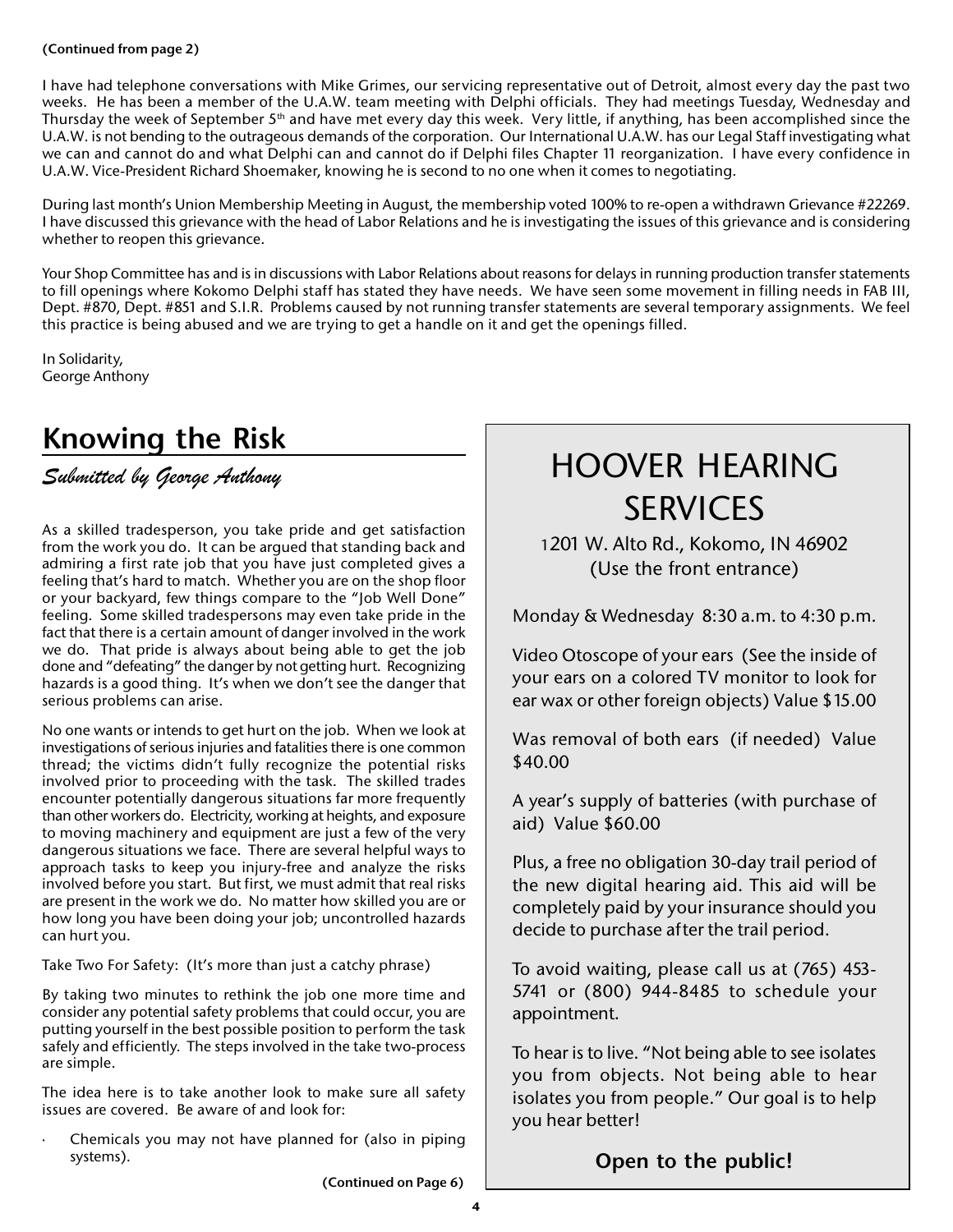## SHARON FORTSON, RETIRED

## BETTY PRIDE, RETIRED

## MARY PLUMMER, RETIRED

## **With Sympathy**

We extend our sympathy to the following members who have lost loved ones during the month:

| <b>SANDRA HITE</b>      | <b>MICHAEL HITE</b>      |
|-------------------------|--------------------------|
| <b>EDNAHARVEY</b>       | <b>ANOMONIQUIE BEARD</b> |
| <b>TRAVIS WITT</b>      | <b>DAVE McBEE</b>        |
| <b>BECKOM CAMPBELL</b>  | <b>SERENA CAMPBELL</b>   |
| <b>GLORIA MURPHY</b>    | <b>FRED GIESECKE</b>     |
| <b>BETH FREEL</b>       | <b>DENISE DODD</b>       |
| <b>DON SWOPE</b>        | BRENNA ABNEY-MORRIS      |
| <b>CHRIS RUTHERFORD</b> | <b>KAREN WILLIAMS</b>    |
| <b>WENDELL MOORMAN</b>  | <b>RON CARPENTER</b>     |
| <b>COLLEEN STROUP</b>   | <b>SANDY PRESTON</b>     |
| PATTY JONES             | <b>DAN GREEN</b>         |
| <b>ESTHER TRESSLER</b>  | <b>RUTH THOMPSON</b>     |
| <b>GENE THOMPSON</b>    | <b>JANICE SULLIVAN</b>   |
| <b>ROLENESTES</b>       | <b>DANNY HIATT</b>       |
| <b>STEVE POWELL</b>     | <b>MARK CRANE</b>        |
| <b>BILL POWELL</b>      | <b>REX POWELL</b>        |

## **Thank You!**

*Thank you for the bible and your thoughtfulness at the passing of our father, Wendell Mooram.*

*Cathy Stroup*





## **Report**

*Thelma Corbit, Chaplain*

We all experience troubles, trials, and problems in our lifetime, and

are either coming out of a trial or getting ready to go into one. It seems that everyone is burdened down with something. We may feel sometimes like we have more than our share.

God will never allow us to be tempted above more than we are able to stand. When we are weak, He is strong. He will increase our strength.

I Corinthians 10: 13 There hath no temptation taken you but such as is common to man; but God is faithful, who will not suffer you to be tempted above that you are able; but will with the temptation also make a way to escape, that you may be able to bear it.

Isaiah 40: 29 He gives power to the faint and weary, and to him who has no might He increases strength. We are learning something through our trials. I hope we find out, because we will keep going around that mountain until we learn the lesson. When we look around us. we can see others with worse problems. It takes focusing to really see this, because we are into ourselves. There are problems in every ones life. It may be with a Husband, Wife, Children, or Grandchildren. We will always have troubles of some kind. We are not in Heaven yet, so there will be troubles, trials, and tribulations here on earth. If there isn't a test, there will not be a testimony.

## **HURRICANE KATRINA GATE COLLECTION**

Community Service: Diana Coomer

I would like to say thank you to all those that helped with this collection. It made my heart cry to see all those desperate people in need. We should thank God that we live in such a giving world. I also thank God for the good job I have that provides me the means to be able to share with others when needed. We collected \$10,630.77 We came together, union and management to show that we do care and want to give and show our support as a team. Every dollar counts and we will help make a difference in many lives. Thanks again for all your support and may God bless you and give you back more than you gave.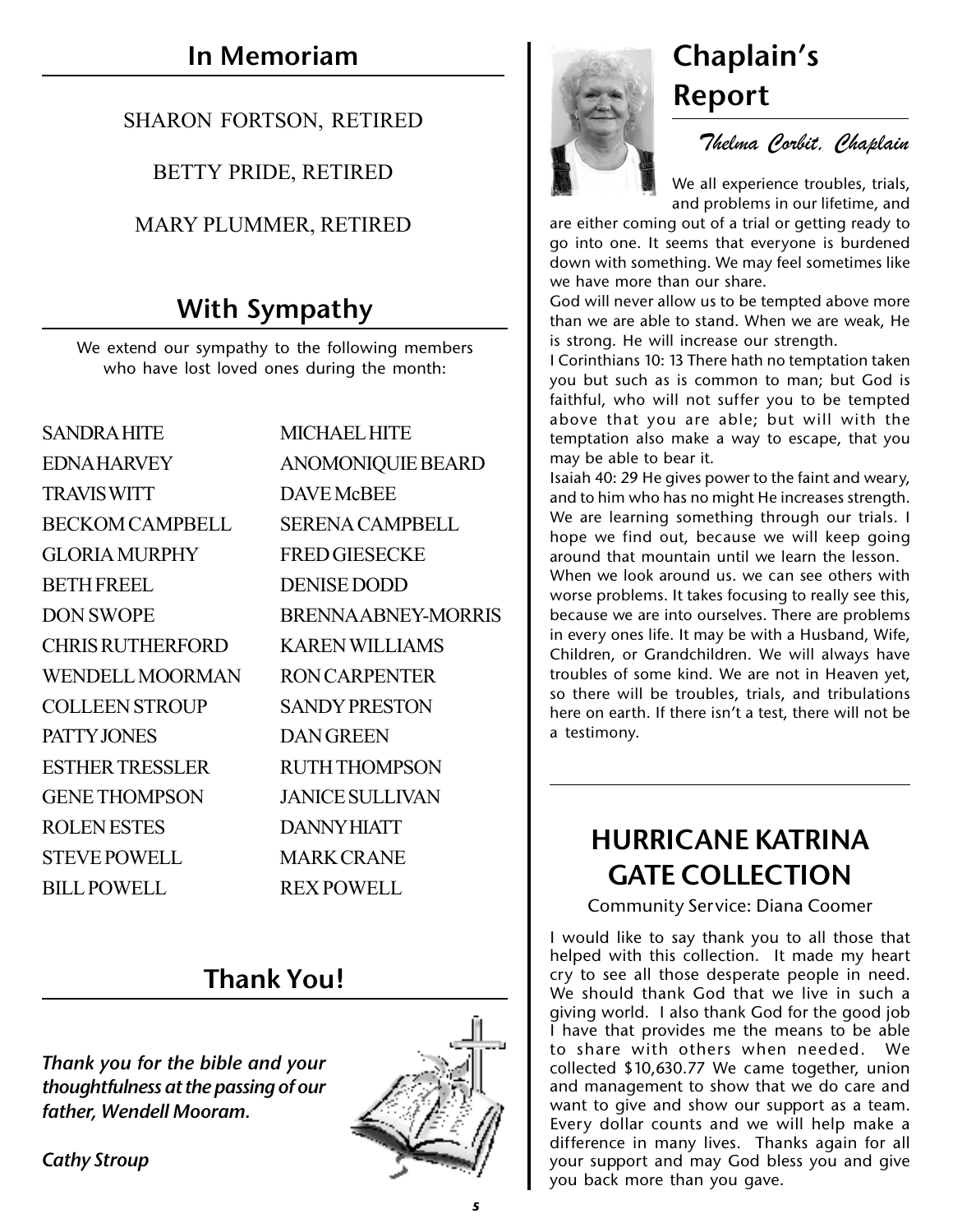## **Retirement Report**

ETHEL AILOR TERRY AMOS PEGGY ANDERSON KATHY ANDRICK JOHN ATKISSON ROSEMARY BAILEY JANET BARNETT MIKE BARRETT JUDY BEELER JOHN BIZJAK DAVID BLUHM WANITA BOWLEY ROGER BOWMAN ROGER BRANTLEY RICK BROWNING LARRY CAMPBELL DONALD CARDWELL KATHLEEN CARTER MICHAEL CAUSEY ANN BAKER-CLARK MORRIS CHESNUT STEVEN CHRISTNER THELMA CORBIT KENNETH CRAIG SAMUEL CRAIL KENNETH DAVIS KIL CHA DETRO WILLIAM DOWDEN, JR. CYNTHIA DOWNS WILLIAM DULWORTH JOE EDEN KATHY ENNIS JUDITH EVANS MICHAEL FENNELL LINDA FOWLER KENNETH GAINES CARMEN GASKILL TONYA GINGERICH RODERICK GLOVER SHIRLEY GRANT LARRY GRAVES PEGGY GRAVES RALPH GREER JANICE HENNINGER DENNIS HERRON RICHARD HOWELL, JR PATRICIA HUDSON ROSETTA HUTCHISON ROBERT HYDEN DIANNA JONES JAMES JONES BRENDA JORDAN DOROTHY JOSEPH GERALD KARR DOLORES KATRA

*September, 2005* VICTORIA KORDEL RICHARD KORRECKT REGINA LANDRUM DANALYN LEE MARTHA LEGAN ROBERT LEIGHTY SHIRLEY LOCKHART ENRIQUE LOPEZ MARDIE LOSHNOWSKY ROBERT MACKEY DENNIS MARCUM LEE MARTIN JAMES McCLAIN SHEILA McKOON CINDY MERRITT CLIFFORD MERRITT JAMES MICKLER CHARLANNE MILLS ELIZABETH MITICH VIRGINIA MONROE FRANCES MULLETT JOSEPH MYERS NANCY NULF LINDA OTEHAM GEORGE PERRY JANE PETERSON JOYCE PROPES GARY REED SUSAN REED RONALD REVILS SHIRLEY RINEHART FLOYD RUSSELL GEORGE SCHABOWSKI SHARON SHALLENBERGER VICKIE SHARP FLOYD SHAW ROGER SHAW CHRISTINE SHUCK LANCE SIMMONS NORMAN SMITH REBECCA SOUPLEY JOYCE STANSBERRY JERROLD STARK CHARLES STODGELL LUTHER STUBBS, JR. NOALUS TEMPLIN, JR. RICHARD TOWNSEND TWANA TYGART LEONARD WEBB MARJORIE WHITE NANCY WILHOIT PATRICIA WILSON EVERETT WOOD, JR. JACQUELYN ZIMPLEMAN

Gilead House, Inc. (Drug and Alcohol Counseling Center)

## Auction & Chili Supper

When: October 8, 2005

Where: U.A.W. 292 Union Hall (Corner of Alto & Park)

Chili Supper: 4:00 – 8:00 PM Auction: 5:00 8:00 PM

*No entrance charge Free Will Donation Only!*

#### **(Continued from page 4)**

Biological hazards like stagnating water or wastewater and bloodborne pathogen issues.

- Physical hazards like electricity, fire or explosion potential, pinch points or moving machinery, places where you could fall, lighting and housekeeping issues in the area.
- Don't forget ergonomic issues like lifting and extreme postures required.

You should also check to see if there is a Safe Operating Procedure (SOP) for the job and if you have the required Personal Protective Equipment (PPE). That's the heart of Take Two. However, if you discovered anything not planned for or not up to standards, then you must take appropriate actions – that's the whole point. Your prep at this point may take much longer than two minutes. So what's the hurry? Better to be safe than sorry.

When tasks are considered non-routine or high risk, an in-depth Pre-job Safety Plan is required. The process incorporates the use of a checklist designed to ensure that consideration is given to safety critical areas such as lockout, fall protection and the proper use of equipment such as aerial lifts. Completion of the checklist should be performed by the at-risk employee along with the supervisor and reviewed by a safety department representative.

The objective of this process is to identify job assignment tasks and hazards associated with those tasks in order to develop hazard control countermeasures. The process focuses on tasks, hazards, and control measures using the Hierarchy of Health and Safety Controls. The process then require documented communication to all at-risk workers. This process has proven to be an effective hazard identification and control process to keep you safe.

Skilled tradespersons are often placed in new and unique situations that they have never been in before. Unless the unexpected is anticipated and analyzed prior to beginning the work, any of us could become a victim. Take into consideration "what could possibly go wrong" as you prepare a Pre-job Safety Plan.

As responsible tradespersons, we all need to be good safety citizens as well. Always keep an eye out for your co-workers when they are performing tasks. They might not see the hazard they are exposed to that you see. We know their safety is important to you. Let them know that you are looking out for them. They will appreciate it, and so will their family and friends.

"Unless you know the risk,what you don't know might hurt you".

Play it safe!

## **NUTS FOR SALE**

SPONSORED BY DEL-RA CLUB PROFITS TO BONA VISTA AND OTHER CHARITIES

**OCTOBER 10 TO DECEMBER 9, 2005**

**10 A.M. TO 4:30 P.M. - Mon. thru Fri.**

**LOCATION: CRISIS CENTER 307 E. DEFFENBAUGH, KOKOMO (I block West of Delco Plant #1) PHONE: 457-0044 or 453-4478**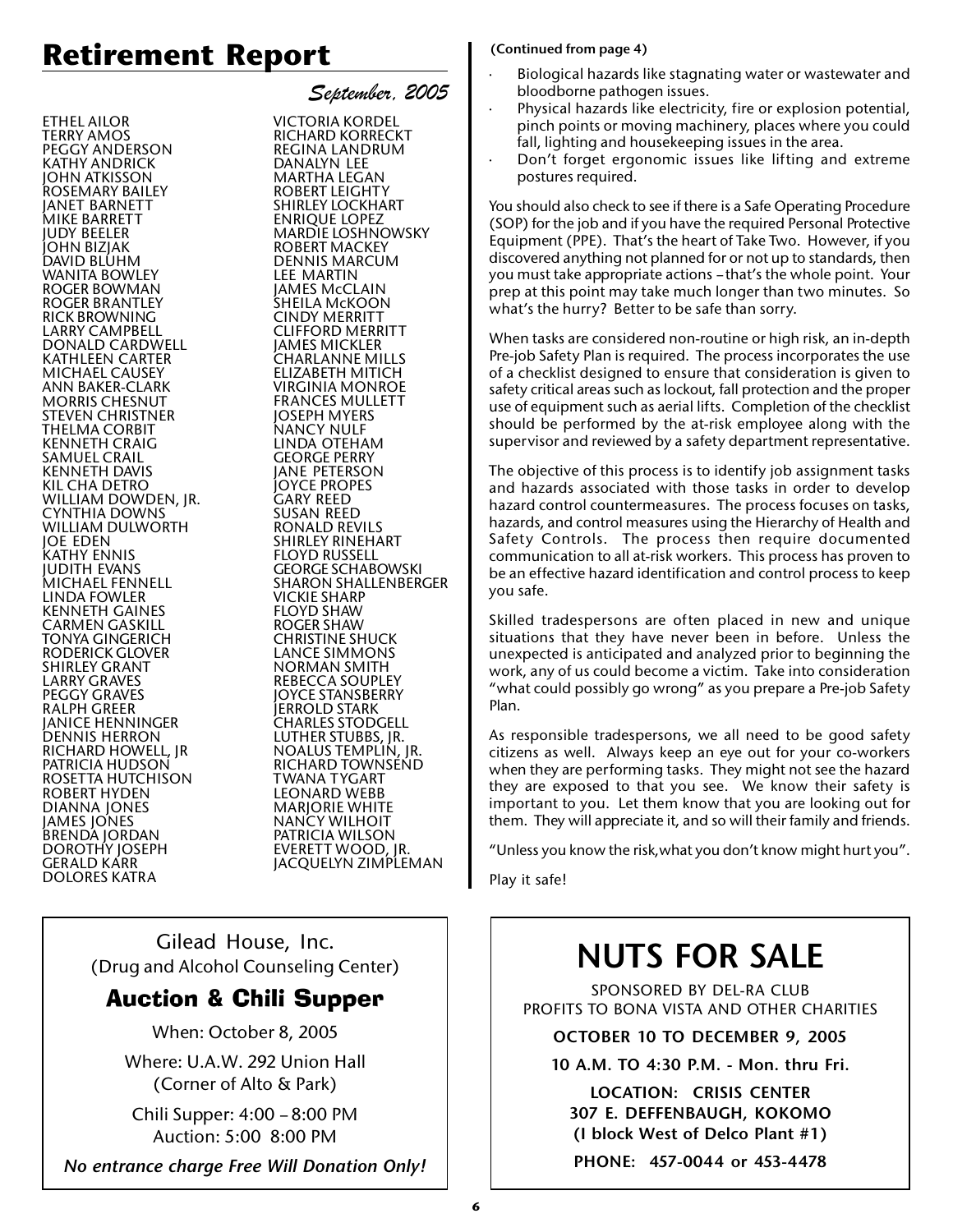## **Union Label Report**



### *Submitted by Sarah Drake, Union Label Chairperson*

What does 54% of American do everyday? Drink Coffee!

ShopUSAcoffee.com, a division of USA Coffee Company, offers quality coffee products and customer service with the highest level of integrity to ensure customer satisfaction. Our complete product line is grown, harvested, shipped and roasted all in the United States because we do not believe in outsourcing to or importing from other countries. Our Mission is to stimulate USA domestic economic growth by helping to create and keep jobs here in the United States.

#### DEMAND 100% "TREE TO CUP" AMERICAN COFFEE!

Our coffee beans are all grown on the islands of Hawaii. The Kona beans are grown on the big island of Hawaii in the Kona District and our Kauai coffee is grown on the Island of Kauai. Hawaii is the only state within the USA producing coffee.

#### DEMAND 100% "TREE TO CUP" AMERICAN COFFEE!

According to Fair Trade Labeling Organizations International, fair trade farmers sell only about 20% of their coffee at a fair trade price. The rest is sold at the World Price, due to lack of demand. Coffee farmers are becoming even more impoverished, going further into debt and losing their land due to extremely low world coffee prices. Meanwhile coffee companies such as Starbucks have not lowered consumer prices, but are pocketing the difference. Fair trade in the world is important but not at the cost of American's losing their jobs. Too many fellow Americans are experiencing the effects of losing their jobs to "slave labor" in foreign countries.

#### DEMAND 100% "TREE TO CUP" AMERICAN COFFEE]

Unlike the bigger coffee corporations that roast in mass quantities, our focus is on producing smallbatch custom roasts. With our smallbatch approach to roasting, the natural flavors of the beans shine through producing a satisfying blend with a more unique character.

#### DEMAND 100% "TREE TO CUP" AMERICAN COFFEE!

We offer a wide range of packaging sizes. Let us help you develop a 100% AMERICAN "TREE TO CUP, coffee program to fit your needs... Everything to ensure that your coffee purchase is an allaround success. To order your own American made coffee, go to ShopUSAcoffee.com. ShopUSACoffee is organized under the United Food and Commercial Workers union (UFCW).

All information taken from: ShopUSAcoffee.com

## **ATTENTION - NEW TAP CLASSES**

## ALL ACTIVE AND RETIRED UAW Local 292 MEMBERS ELIGIBLE

Two new classes are being offered at UAW Local 292 during October. The classes offered are, HandsOn Home Fixups 2, which is the 2nd phase of the previously offered Handson Home Fixup. This class will cover how to, build a workbench, hang and finish wall board, install a storage system, install various shelves, brackets, and many other projects to numerous to mention. The second class is Ceramic Tile & Wood floors, this class covers from beginning to end, design through installation, how to create beautiful new floors for your home. Challenge your talents and skills and save yourself money in the process.

TAP benefits will pay for the cost of tuition, you just need to register and the Joint Training Representative will make application for each student. Registration was held in the plant during September 27, and 28th, also registration was held at the Local 292 on September 29th. Anyone wishing to register can do so on Thursday October 6<sup>th</sup> at Local 292 or for more details or to register call; Lana Puterbaugh, UAW Joint Training Rep.451-1870